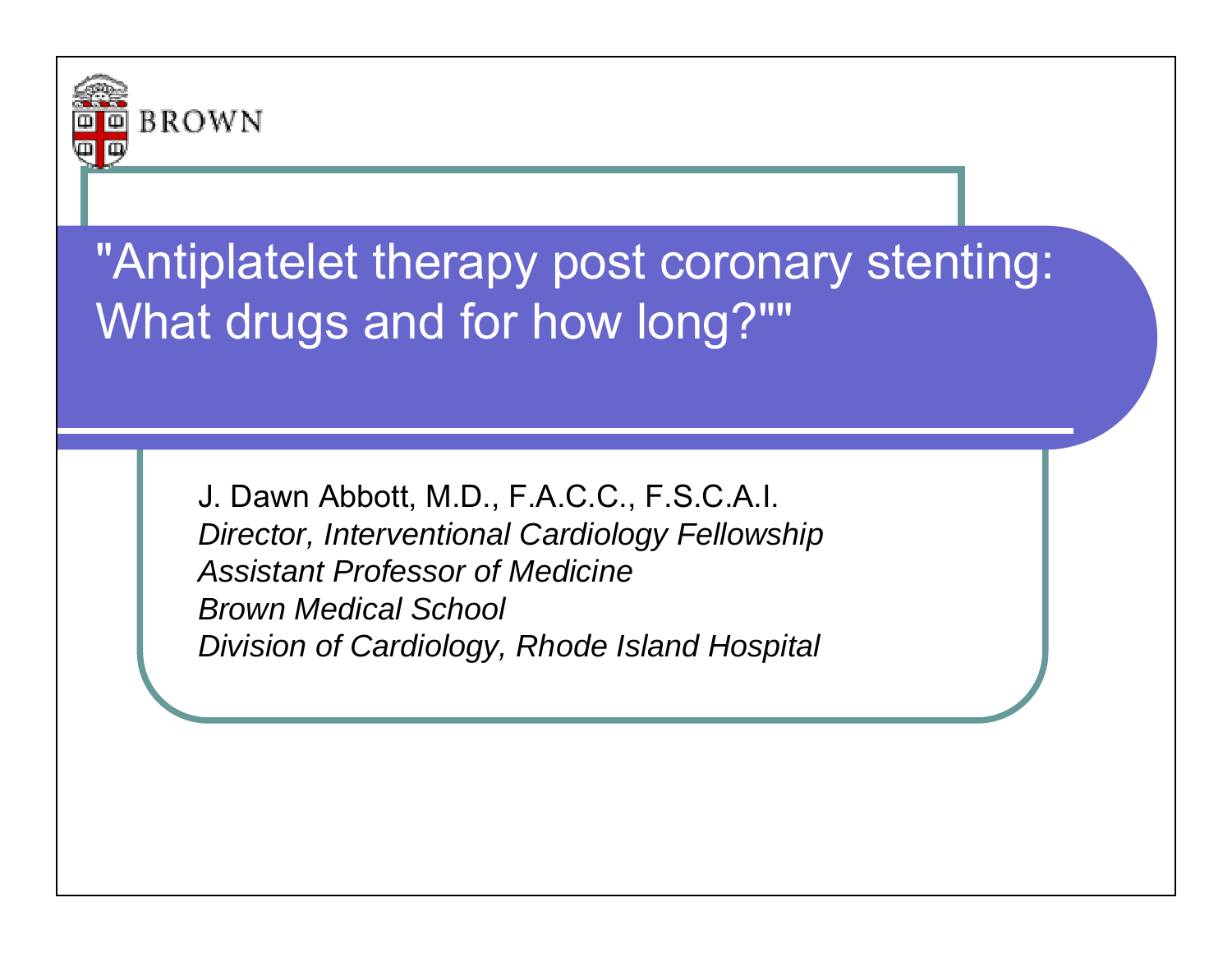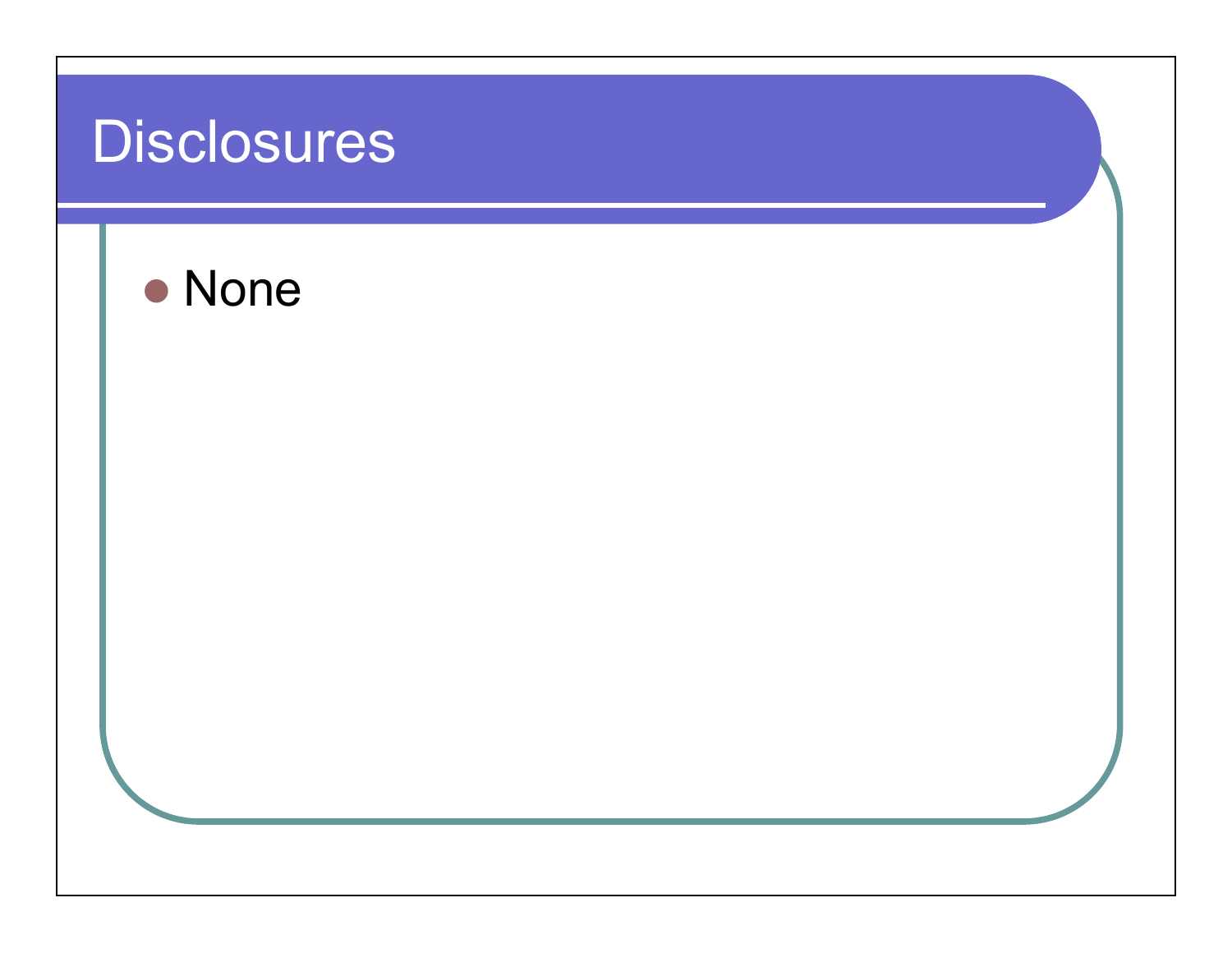### PCI and Arterial Injury

- **Endothelial damage and plaque rupture**
- **Thrombin generation and platelet activation**
- $\bigcirc$ Platelets serve as the center of clot formation
- $\bigcirc$ Mimics or propagate the thrombotic milieu of ACS



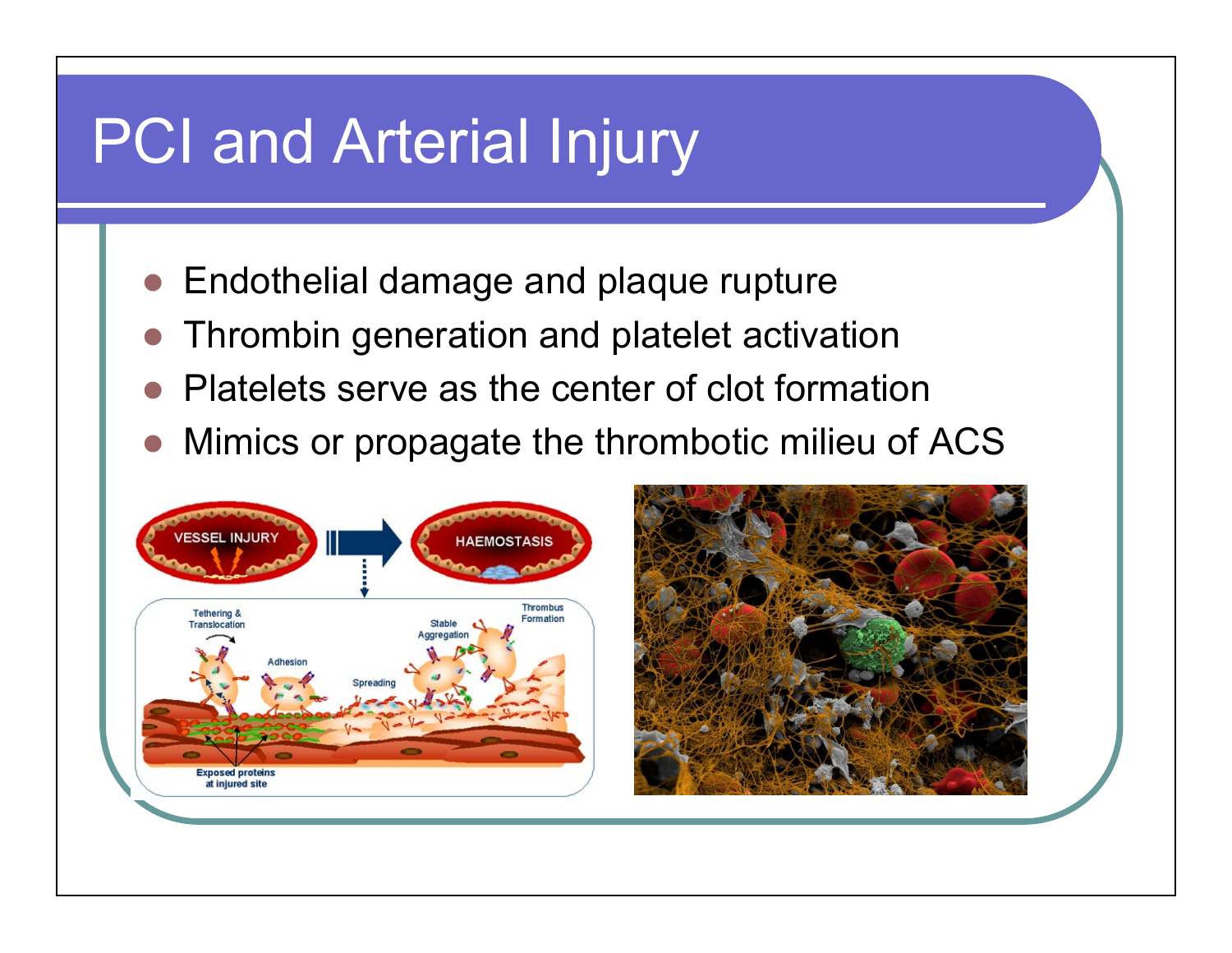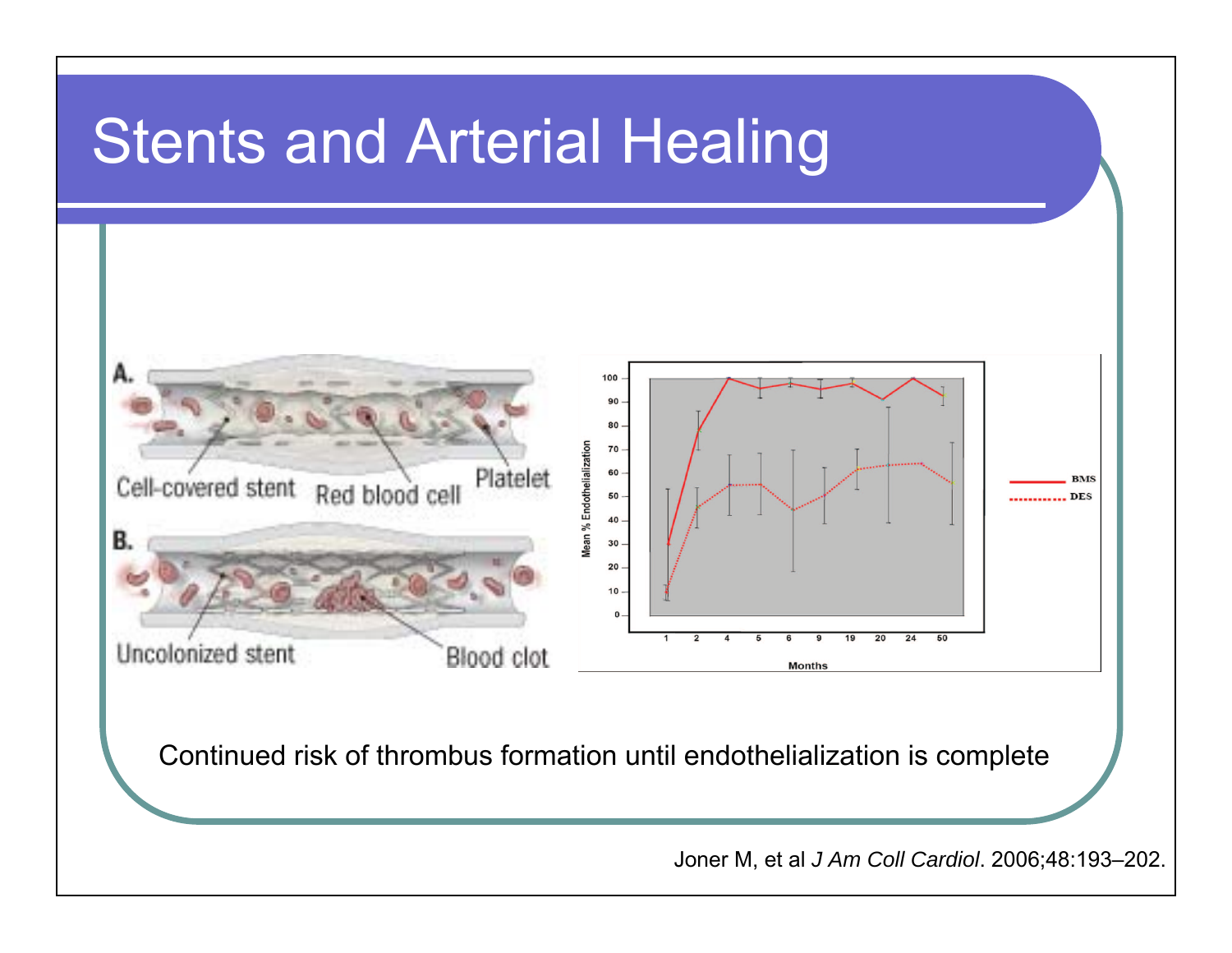### DAT and Stent Thrombosis

### **The STARS Trial**



Bleeding requiring transfusion 1.8% ASA, 6.2% ASA+warfarin, 5.5% ASA+ticlopidine (P<0.001 for the comparison of all three groups)

Leon MB, et.al., *NEJM* '98;339:1665-71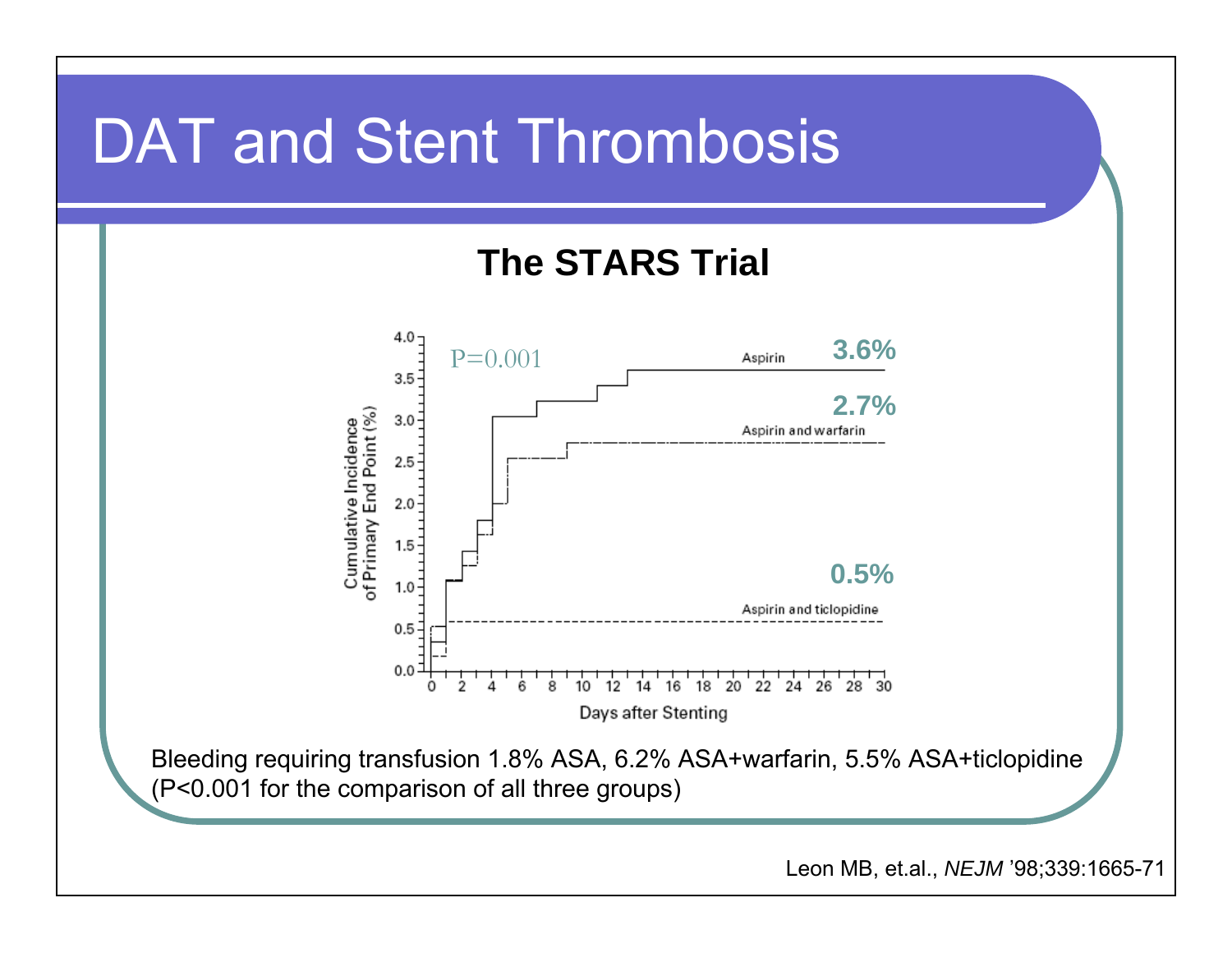## Drivers for Type and Duration of DAT

- Risk of recurrent ischemic events/stent thrombosis vs. bleeding risk
- **Clinical indication for stenting** 
	- ACS
	- Stable CAD
- Type of stent
	- $\bullet$ Bare metal (BMS)
	- $\bullet$ Drug Eluting (DES)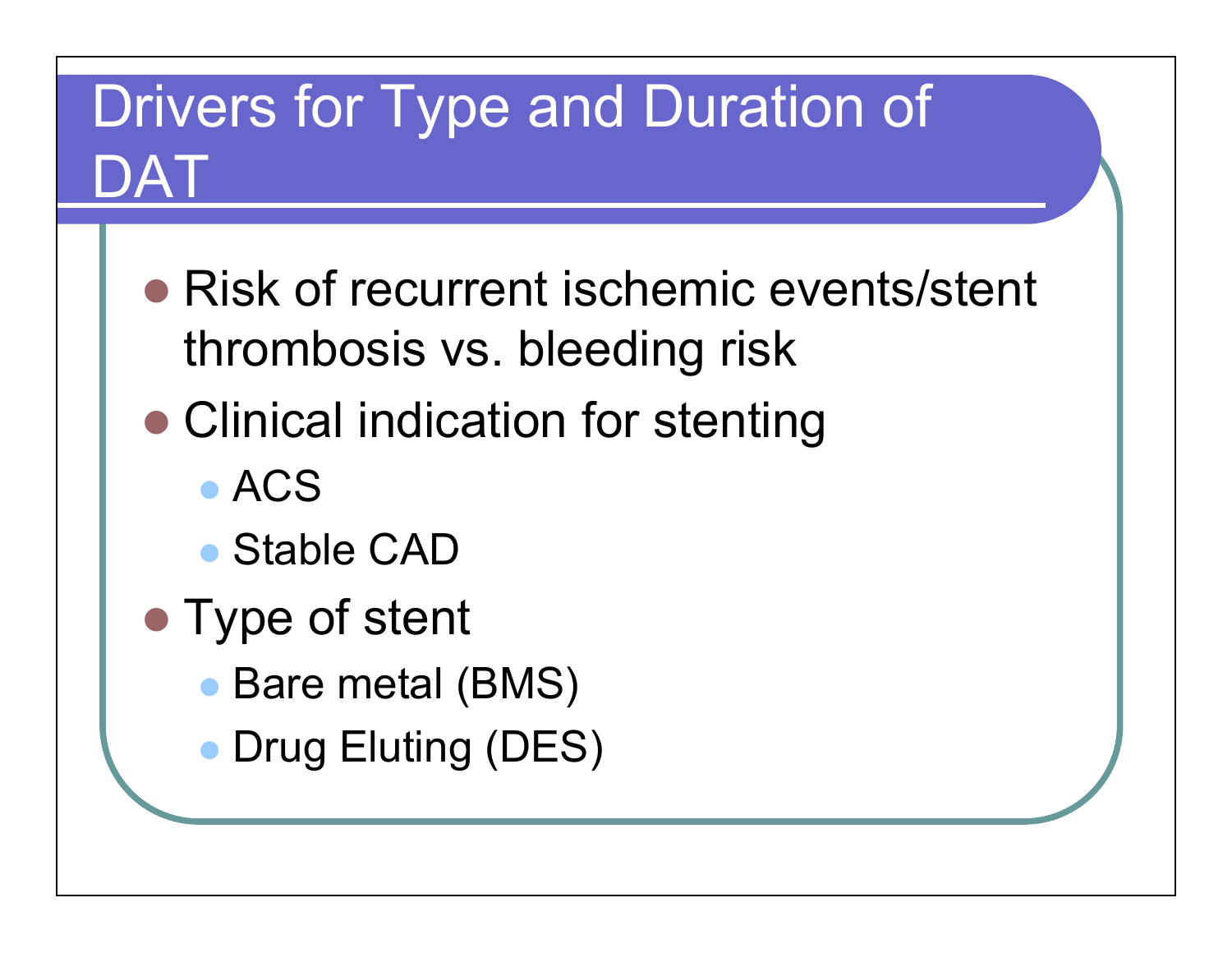# Optimal Duration of DAT Poststenting

### ● Short answer

- $\bullet$  12 months DAT for all PCI patients independent of stent type or procedural indication
- $\bullet$ Lifelong continuation of single antiplatelet agent
- Caveats
	- $\bullet$  Patients (all or selected) may benefit from a more prolonged course of DAT
	- Risk of bleeding outweighs the anticipated benefit of thienopyridine therapy, earlier discontinuation should be considered (BMS 1 month, SES 3 months, PES/EES/ZES 6 months)
	- $\bullet$ Risk of early discontinuation lower in BMS patients
	- $\bullet$  Unclear if 12 months is superior to shorter duration DAT
		- ACC/AHA guidelines PCI update 2009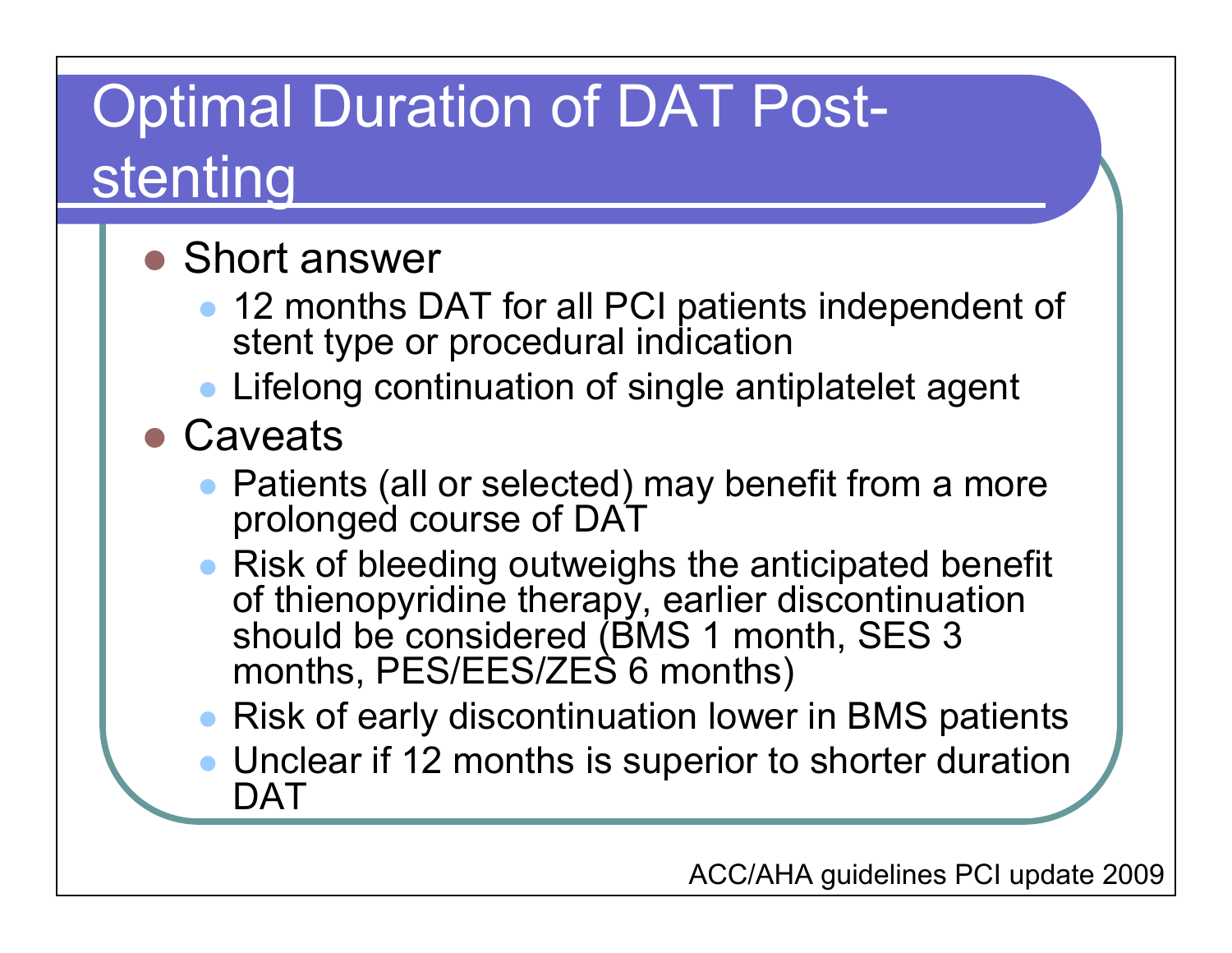### Hazard of Premature Discontinuation of Antiplatelet Therapy in DES Patients

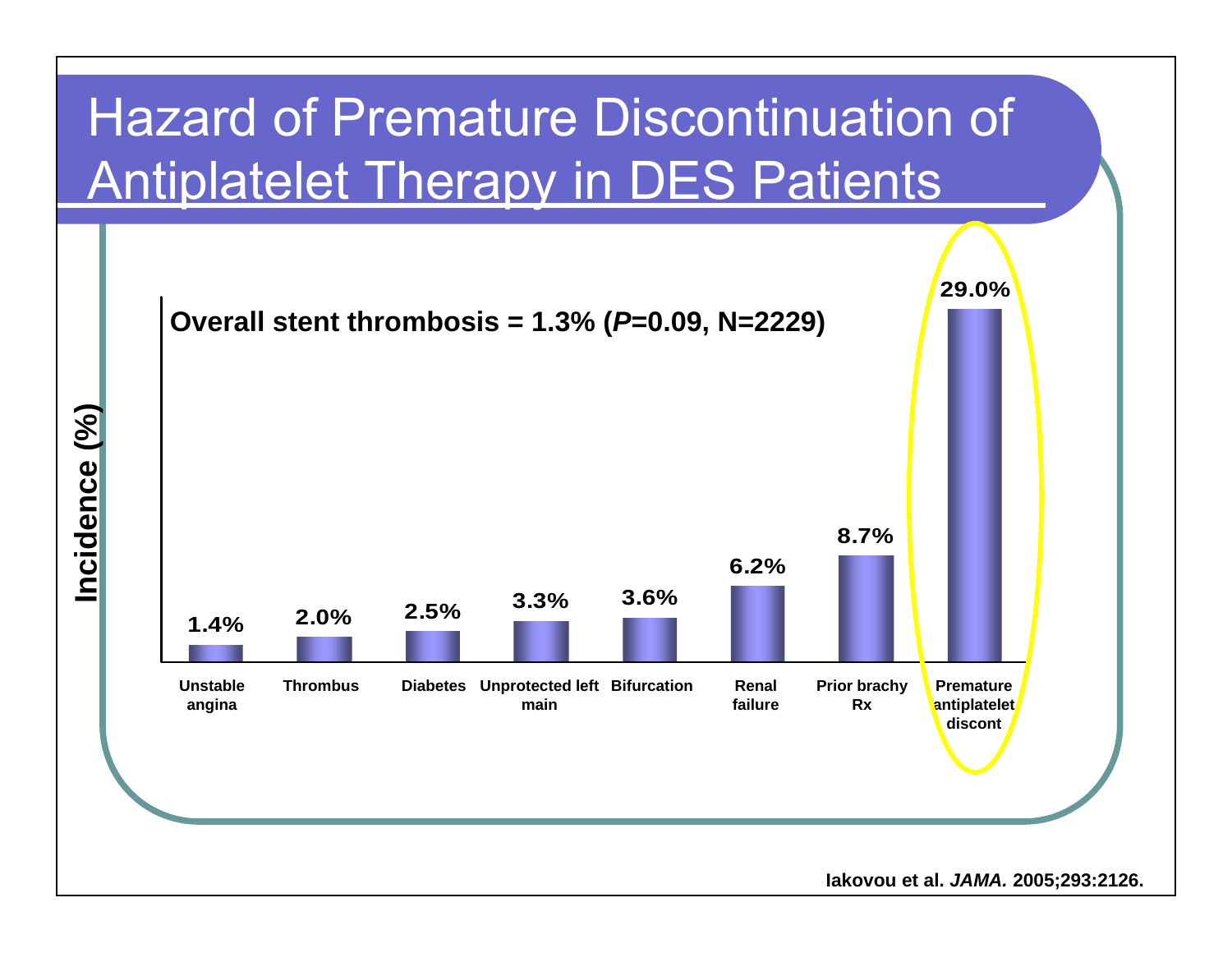# Registry Data: Prolonged Duration of DAT Beneficial in DES?

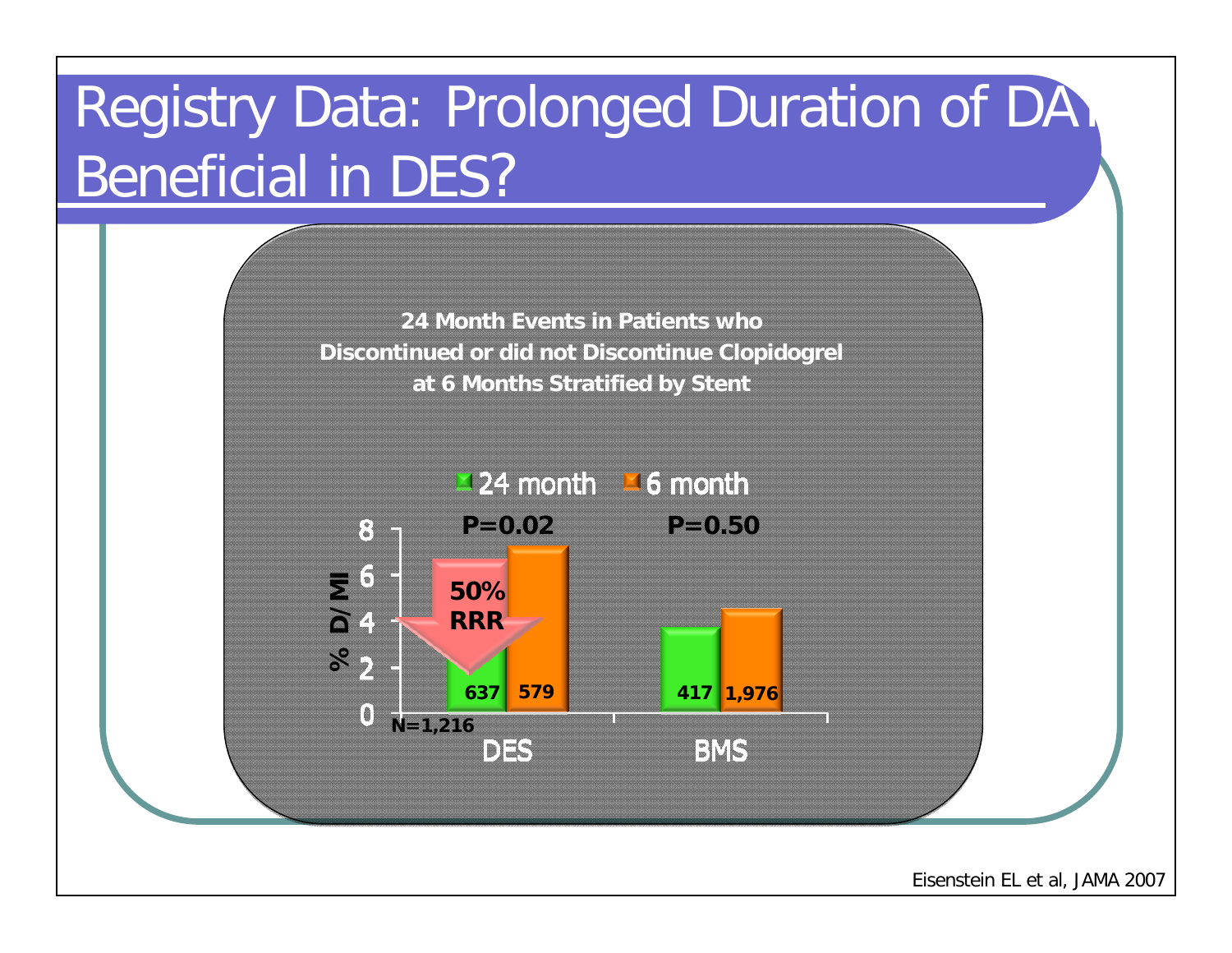#### **Dual Antiplatelet Therapy (DAPT) Study**



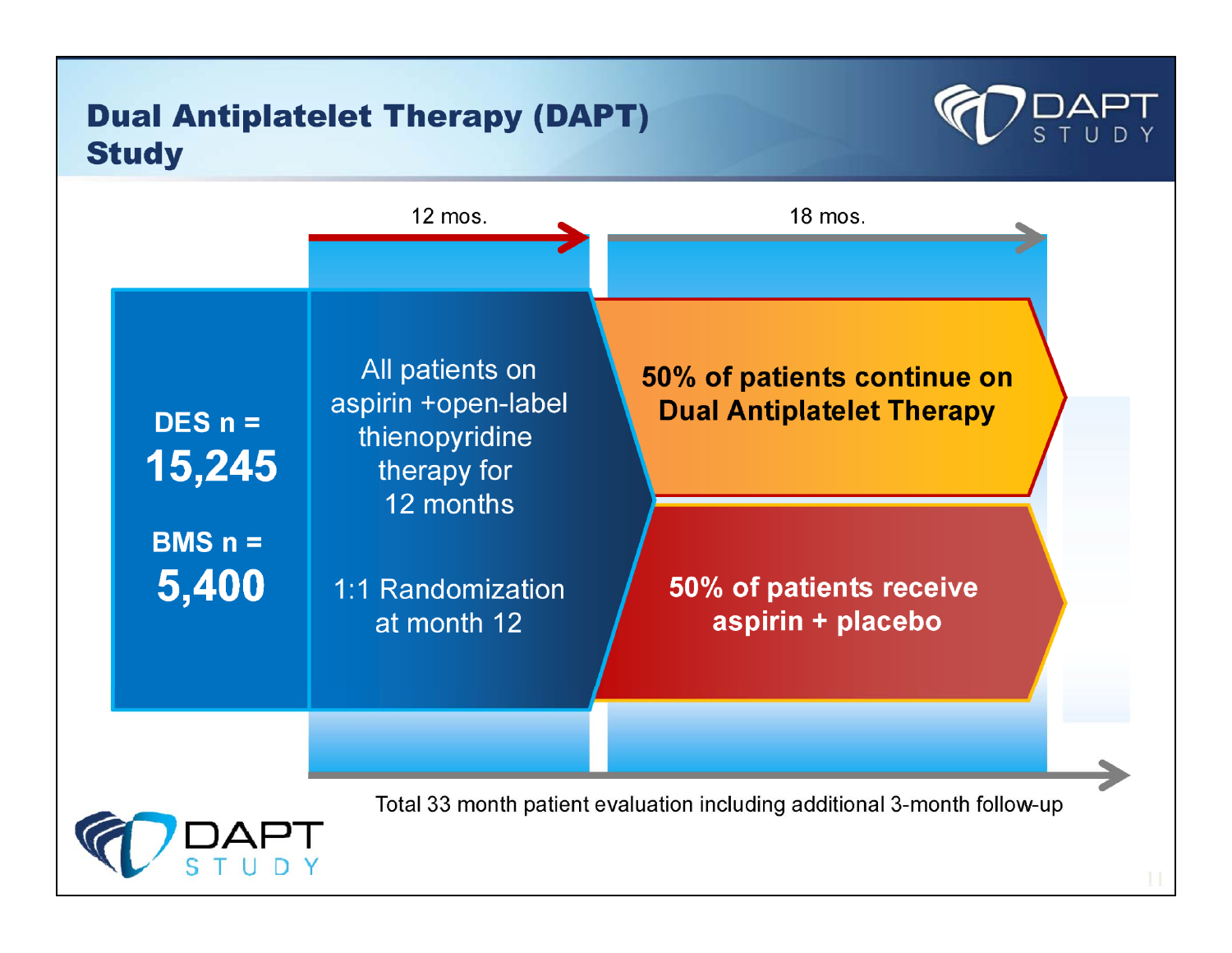## Which antiplatelet agents poststenting?

● Aspirin ● 81-325 mg daily up to 6 months ● 81-162 mg after 6 months ● P2Y12 ADP-receptor inhibitor  $\bullet$ **Thienopyridine**  Ticlopidine (Ticlid) 250mg BID Clopidogrel (Plavix) 75 mg daily • Prasugrel (Effient) 10 mg daily (5 mg daily) ACS  $\bullet$  Cyclopentyltriazolopyrimidine Ticagrelor (Brilique) 90 mg BID ACS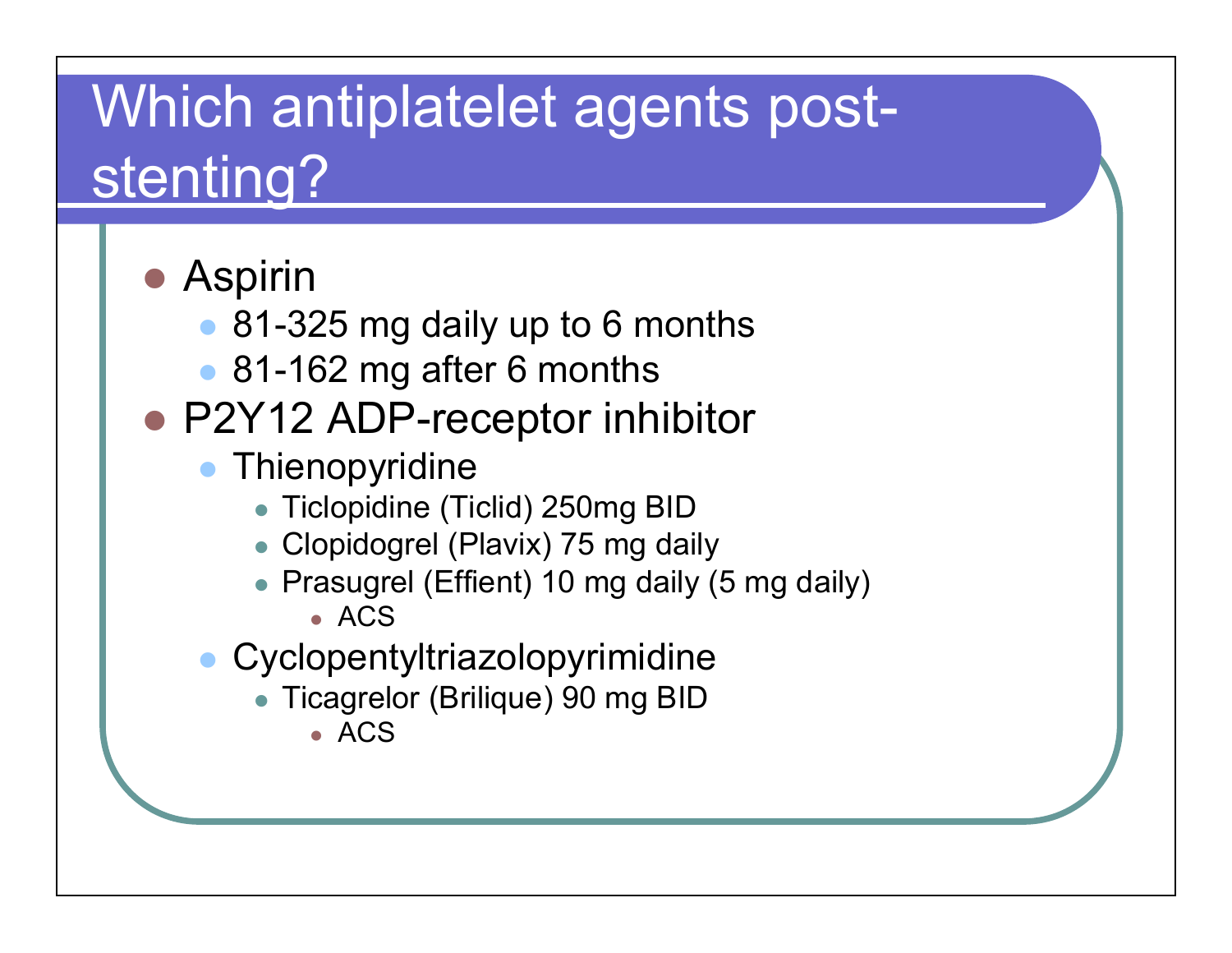# Limitations of Clopidogrel

 $\bullet$ Delayed onset of action due to pro-drug metabolism

- $\bullet$ 4 to 5 days after daily administration of 75 mg clopidogrel
- $\bullet$ 2-6 hours after loading dose
- Substantial inter-individual variability in platelet inhibition
	- $\bullet$ Extent of metabolism of the pro-drug
	- $\bullet$ Drug-drug interactions (PPIs)
	- $\bullet$ Genetic Polymorphisms
- $\bigcirc$  Non or hypo-responders have higher risk of ischemic events
- $\bullet$  Irreversible
	- $\bullet$ Problem for patients who need to undergo CABG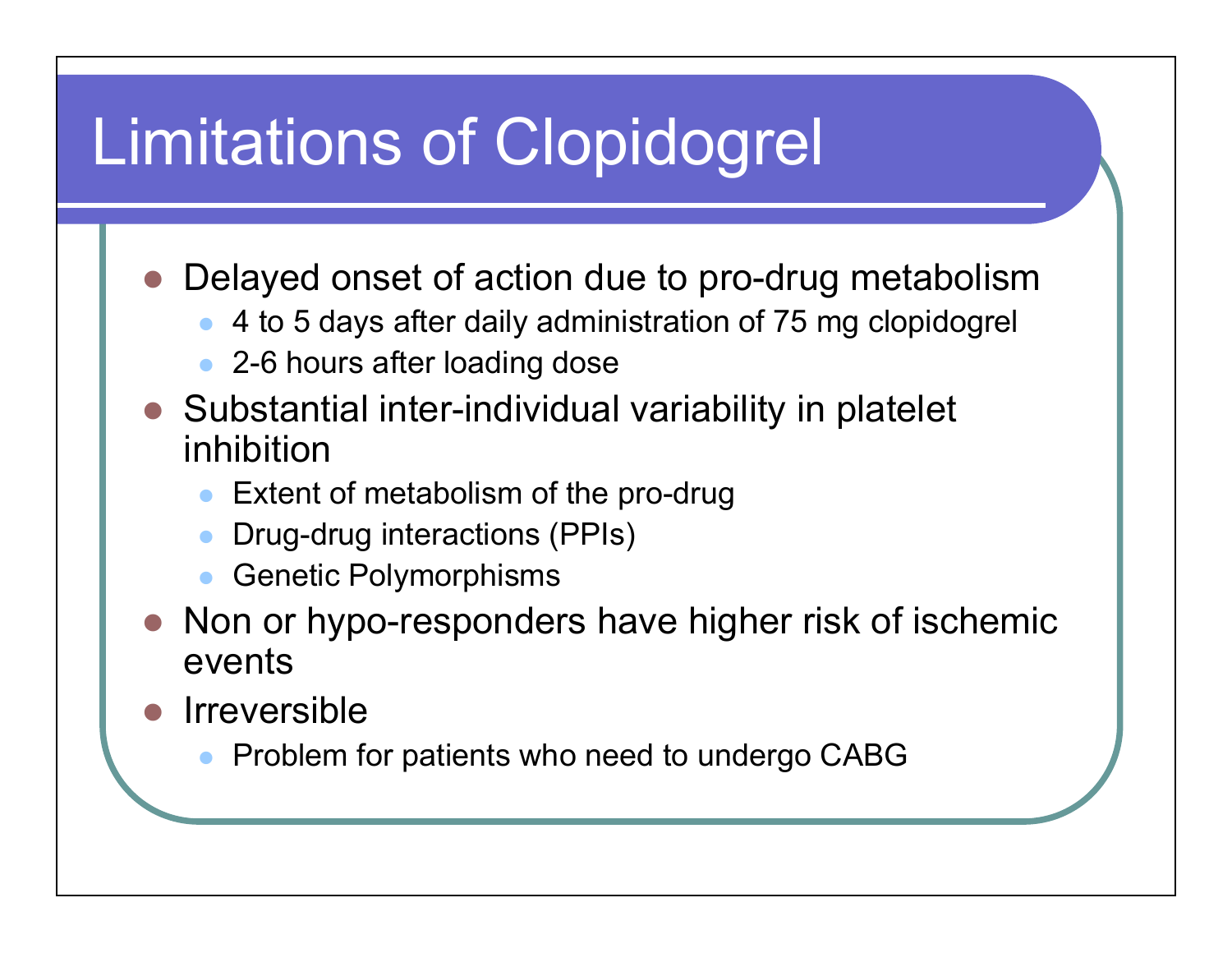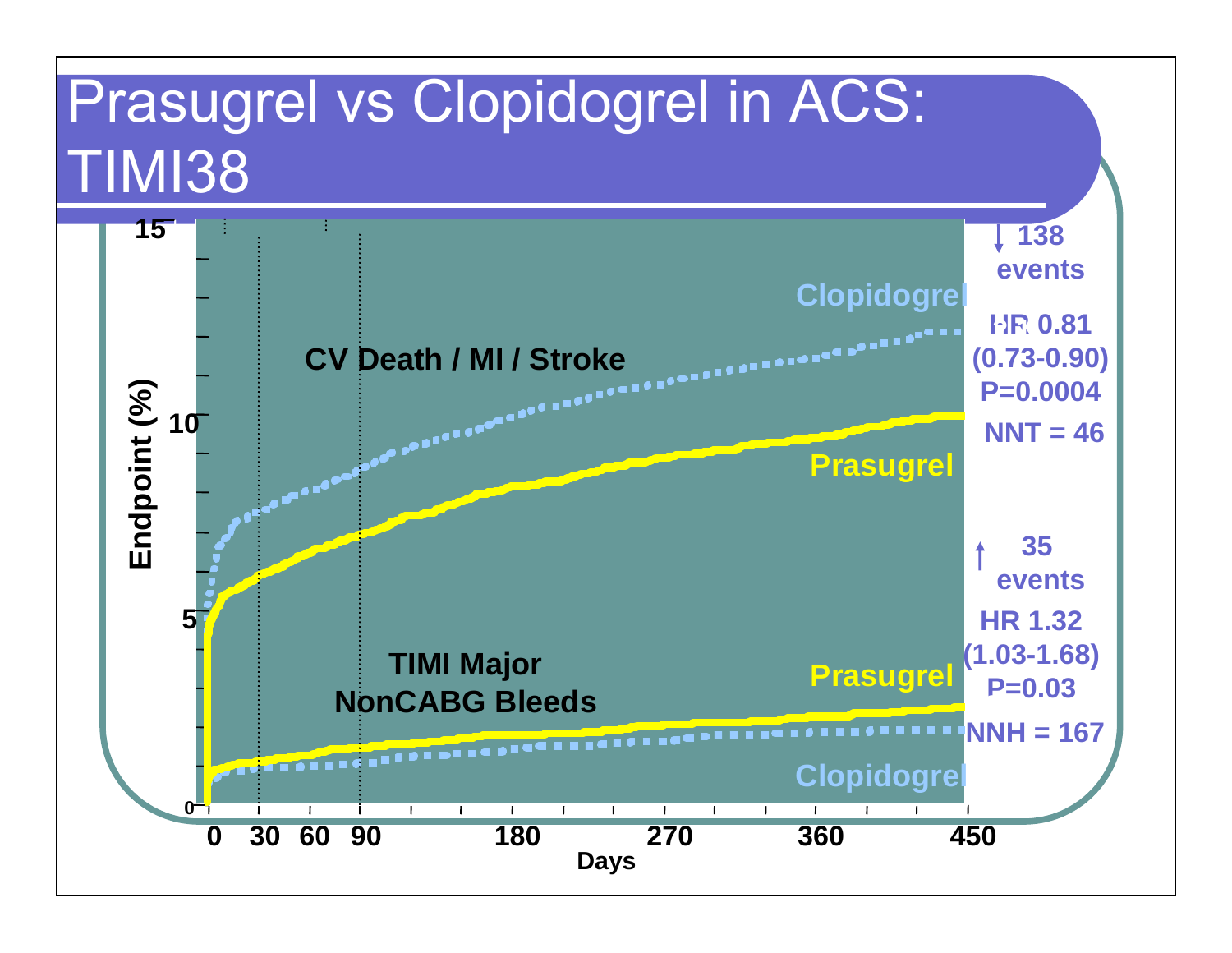## Ticagrelor vs Clopidoegrel in ACS: PLATO Study

- $\bigcirc$ Randomized double-blind study 18,624 patients
- $\bigcirc$  Composite of CV death, MI, or stroke
	- 9.8 vs 11.7% HR0.84 (0.77, 0.92) 0.0003
- $\bullet$  Lower risk of stent thrombosis
	- $\bullet$ 1.3 vs 1.9% HR 0.67 (0.50-0.91) p=0.0091
- Adverse events ticagrelor vs clopidogrel
	- $\bullet$ HR for major bleeding: 1.04 (0.95 to 1.13) NS
	- $\bullet$ Major or minor bleeding: 1.11 (1.03–1.20) 0.008
	- $\bullet$  Dyspnea 1.84 (1.68–2.02) <0.001
		- Drug discontinuation 6.12 (3.41–11.01) <0.001
	- $\bullet$  Ventricular pauses <sup>≥</sup>3 sec 5.8 vs 3.6%, p 0.01
		- trend towards higher rate syncope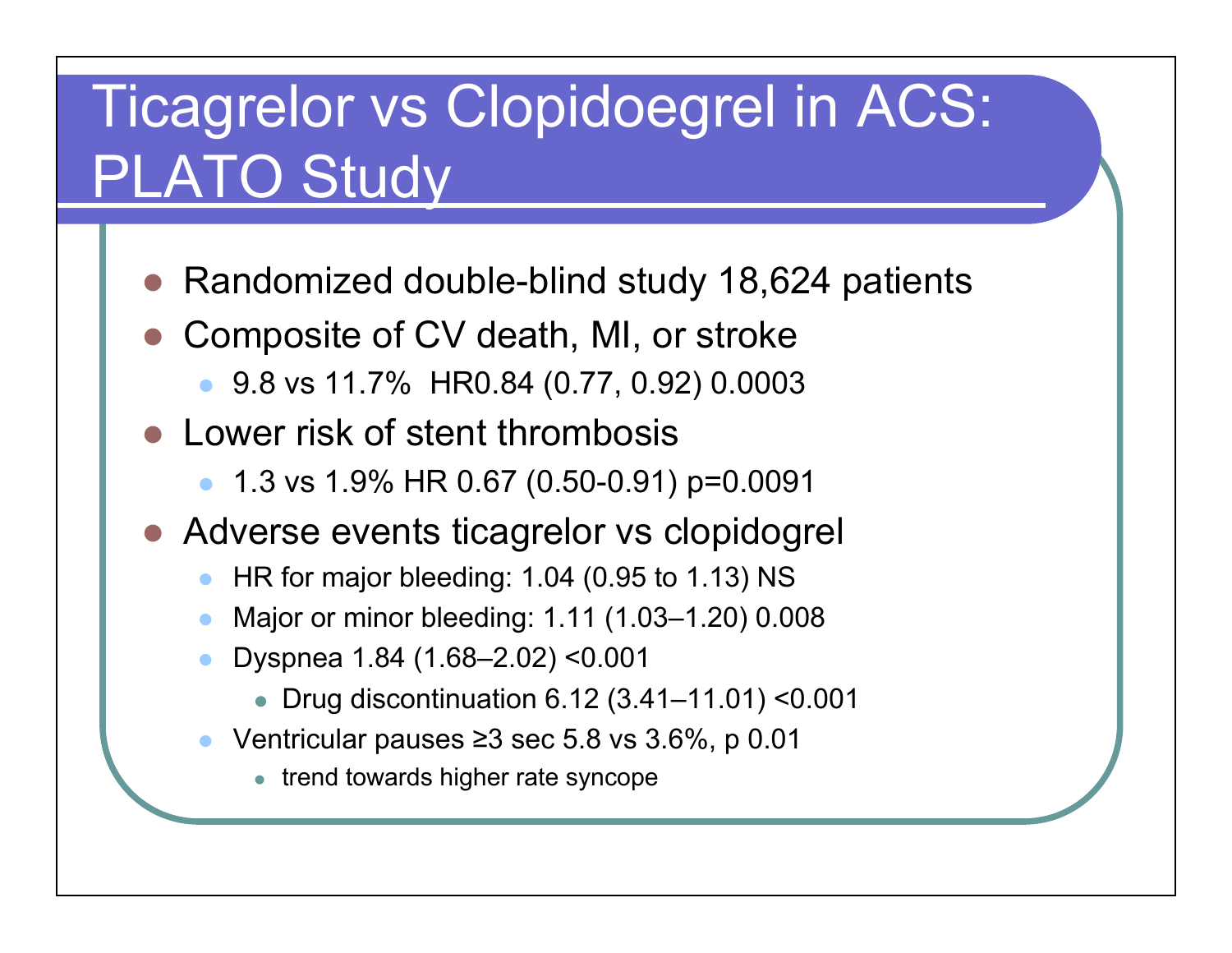### Cautions with New Agents

#### Prasugrel

- $\bullet$  Higher bleeding risk
	- $\bullet$  Contraindicated in patients with prior stroke
	- $\bullet$  Caution age >75, weight <60kg (5 mg daily)
- $\bigcirc$  Irreversible, slow offset of action
	- $\bullet$  CABG bleeding risk higher than clopidogrel

#### **Ticagrelor**

- $\bullet$  Metabolized by CYP3A, avoid or dose adjust drugs with similar metabolism (simva/pravachol)
- Low dose aspirin recommended 100mg or less
- $\bigcirc$  Contraindicated: prior ICH, active bleeding, liver failure
- $\bigcirc$  Side effect to monitor dyspnea 14% and bradycardia/pauses 6%
- Reversible, faster offset of action
	- $\bullet$  CABG bleeding risk same as clopidogrel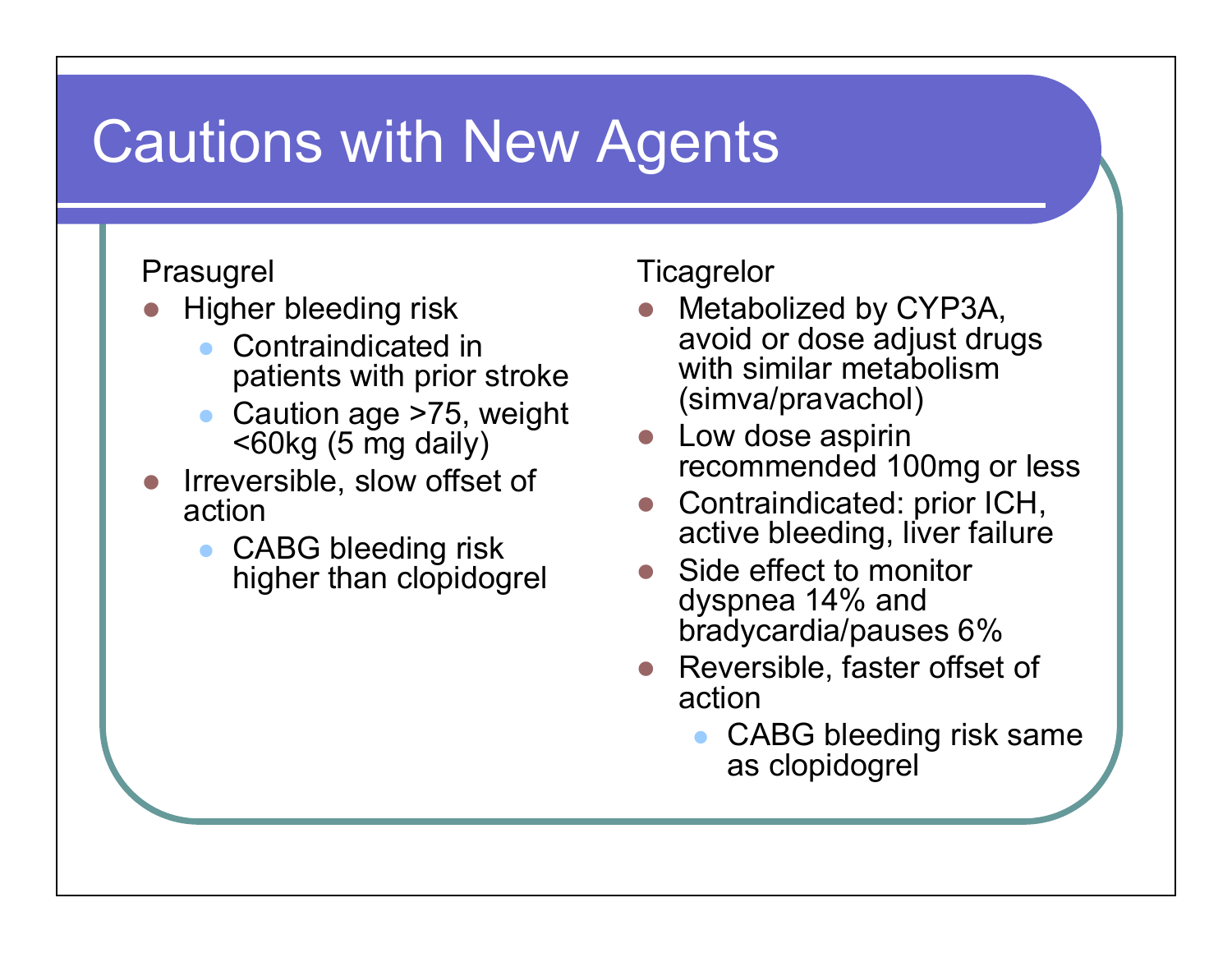### **Conclusions**

- $\bullet$ DAT should be given for 12 months in patients with low risk of bleeding until further studies are available
- $\bigcirc$  ASA/clopidogrel combination indicated for non-ACS patients
- $\bullet$  ACS patients weigh risks and benefits of more potent antiplatelet agents
	- $\bullet$  High bleeding risk: ASA/clopidogrel
		- Prior GI bleed, stroke, advanced age, malignancy, anemia/thrombocytopenia, concurrent use of anticoagulants, steroids, or NSAIDS
	- $\bullet$  High ischemic risk: ASA/prasugrel or ASA/ticagrelor
		- STEMI, DM, PAD, complex PCI incl. LM, bifurcation

 $\bullet$ Cost